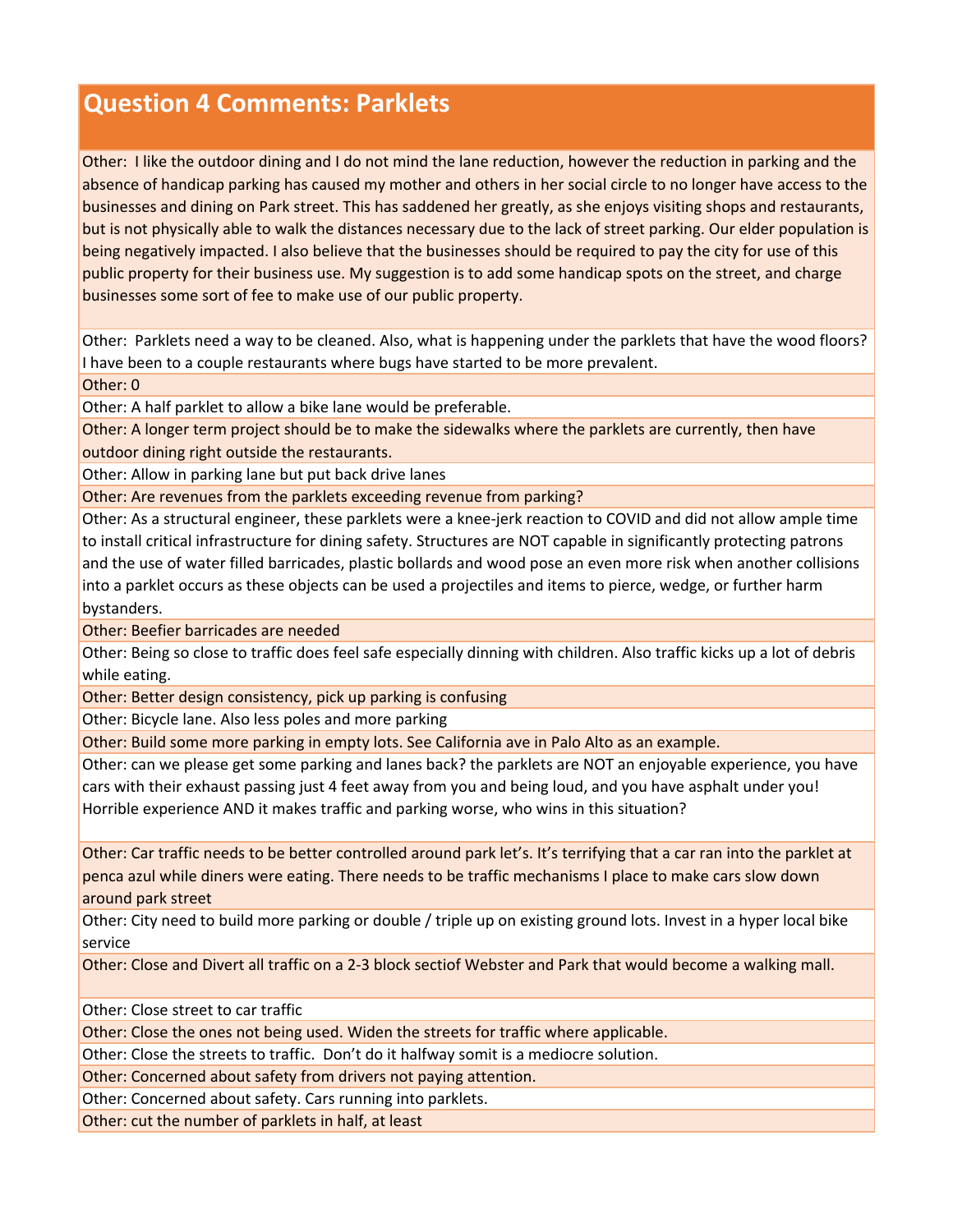Other: Dangerous

Other: Diners should sit on the sidewalk closer to the restaurant also so pedestrians are not walking 'through' a restaurant. I will never feel safe dining on the street.

Other: Don't feel safe dining so close to vehicle traffic

Other: Ensure it is safer for everyone

Other: Extend the sidewalks to allow for parklets and more protection from cars.

Other: From the point of view of public safety and good hygiene, they were a bad idea. The city government caved in to local restaurants at the expense of their citizenry.

Other: Future is outdoor experiences ‐ foster events and activities that benefit from park let experience ‐ festival; farmers market; concert series

Other: Good for pandemic but not now. What little parking is allowed makes it dangerous for people dining or getting in and out. It's a traffic nightmare and has impacted all side streets. I don't go there at all now. If doordash doesn't deliver I don't patronage anymore.

Other: Grants to business to upgrade their structures and create some uniformity. The temescal district in Oakland is a good example

Other: Great to help the businesses during the pandemic, but very unsightly and unsafe, and make me less likely to eat in town if they're here long term. Looks trashy.

Other: I am concerned about increased traffic on the island with all the building going on. You take away lanes on the main streets such Apark and Webster, more traffic will end up on residential streets to get around.

Other: I don't think they're safe while cars and buses are allowed on those streets. I stopped going there for these safety reasons.

Other: I don't feel comfortable sitting in a parklet. I'll sit on a sidewalk, but there have been people hurt by cars running into parklets.

Other: I don't have strong feeling about others using them. My experience in dining in them has been that I feel like I'm in traffic and I prefer to go indoors.

Other: I don't like the parklets but understand some people really do. I just get take‐out. I absolutely HATE the white bollards and wish they would be removed.

Other: I enjoy having more outdoor dining options (and I think that seeing outdoor diners encourages more outdoor dining, and maybe more dining out generally). I would like them to be safer.

Other: I feel business districts are chaotic and dirty, un‐inviting. It may have helped restaurants but other businesses have been hurt.

Other: I feel that the reduction of the parking has taken away from many of the businesses on Park Street and Webster Street

Other: I had 1 parklet meal but was on alert the whole time, not a relaxing environment and street noises to much.

Other: I HATE HATE HATE the bulbouts!!! It makes right hand parking more difficult and driving takes longer. I'm open to possibly keeping the parklets. I have mixed feelings, but I do see the benefits. Definitely KEEP \*and\* ENFORCE the 15‐minute pickup/dropoff. Parking for longer than that is much much harder than it was pre‐ pandemic and that needs to be addressed in whatever solution you come up with. Don't forget there are disabled who can drive (or are driven by someone) and need to be able to park in front of an establishment.

Other: I hear restaurants say that people like the parklets but they don't necessarily want to use them so that could be problematic. I like having some street dining, but not across the board. less parking and fewer lanes make going to that area more of an issue, even tho i support more pedestrian friendly streets. It's nice in theory but in reality not so sure. was great way to get through the pandemic but not sure forever.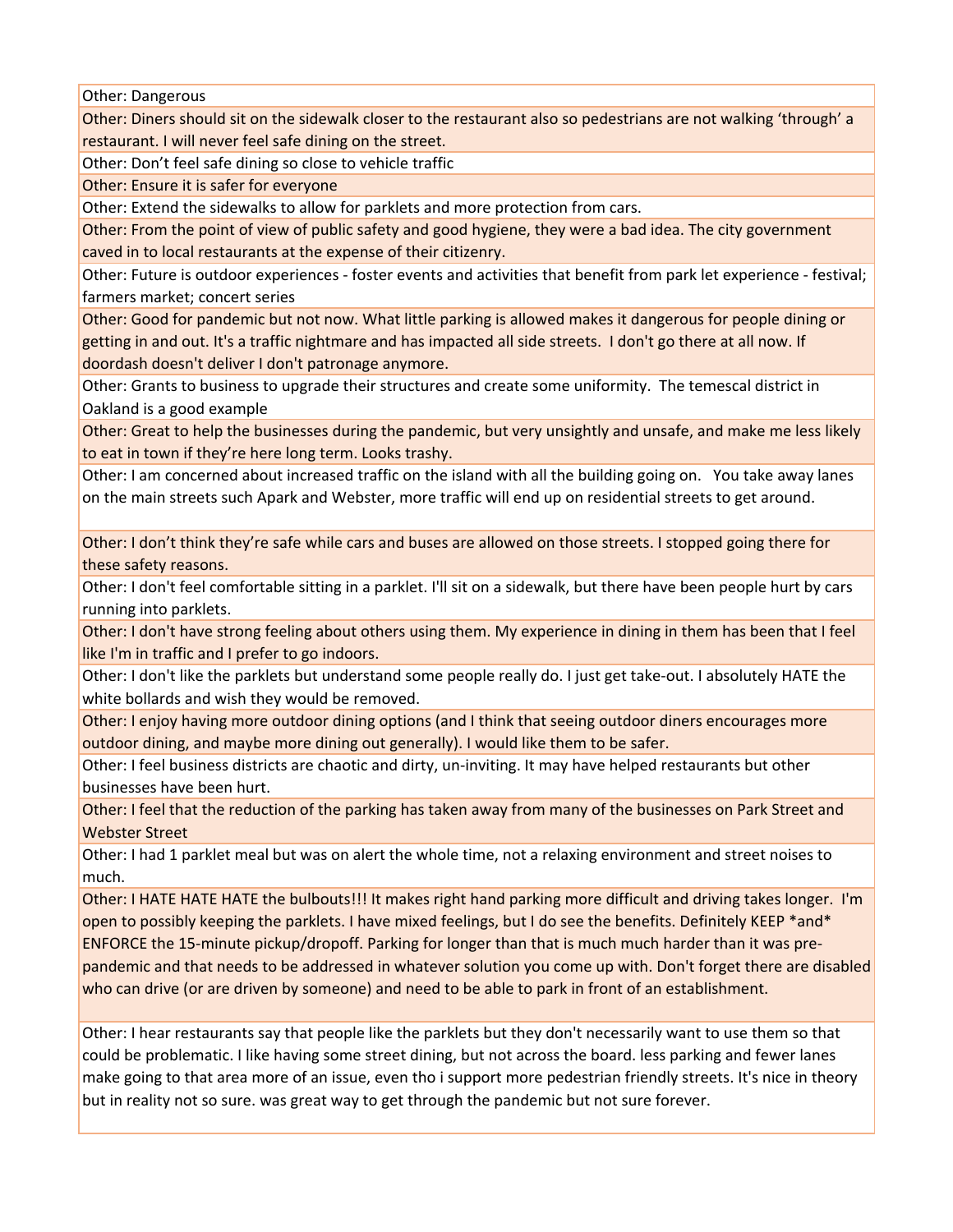Other: I like park let's, but wish they were more uniform. Looks messy.

Other: I like some of the parklets but not all. On Webster Street I think the ones by Calafia Taqueria and Fireside are good and activate the street. But I feel differently about the ones on the other side of the street, by the corner of Lincoln and Webster. Those seems to pinch the street and sidewalk and create congestion. I think the surroundings factor in, Califia is next to a parking lot so a parklet there feels like it has more space around it. Where as the Lincoln/Webster area is just storefronts right at the curb, no reprieve.

Other: I like the concept of a parklet (outdoor dining seating) but in practice they feel temporary, poorly designed, and dangerous.

Other: I like the park let's but many of them are not well utilized and prevent other uses in the traffic lane. Some of them feel exposed to traffic and unsafe. I would like to co wider widening the sidewalk to allow businesses to spill onto the sidewalks more.

Other: I like the parklets but they should be at the expense of parking and not the loss of a lane of traffic Both these streets are major thoroughfares on and off island

Other: I like them but the changes have made for difficult parking. A business can accomodate more people but there is little benefit if there is no parking.

Other: I love parklets but I dont want them EVERYWHERE. All parklets all the time is too much.

Other: I love the outdoor space. I hate that I cannot park or drive, and that makes going to Park or Webster a chore, not a joy. Those white plastic buffers and bollards are beyond ugly as well

Other: I love the parklets and am using them a lot! Parking and even driving on Park St has gotten harder but it's worth it. I would love it to become even more of a pedestrian "mall" like other cities have. But even if it's left as is, I'm supportive of the parklet's.

Other: I love the parklets. I think we need a permanent, and more eye appealing option. See downtown Mountain View for a great example of a town that took their road from 4 lanes to 2 and created a wonderful pedestrian and dining corridor with outside dining. Ideally there would be more local office space to justify the changes and support the businesses with a stronger lunchtime crowd.

Other: I love to see outside dining, but the park lets need a complete redesign. Widen the sidewalk for the entire length of the street and redesign the dining areas so they are right next to the restaurants.

Other: I really don't understand the appeal, and it's taking space (for parking and getting around town) from Alameda's citizens and giving it to private businesses. It's a real inconvenience and sitting in all that car exhaust for extended periods can't be good for people's health either.

Other: I really feel that if something permanente is created, that the "parklets" should be building side and a permanent sidewalk should be poured curbside. That way eateries can service the patrons outside without crossing pedestrian flow. It would also make me feel safer as vehicles speed by.

Other: i really like them and want them to stay, but would appreciate upgrading look/ feel of them over time, not all at once. some are a bit 'trashy' looking, which was fine during pandemic, but longterm not so much

Other: I really like them. they have enlivened the neighborhoods and added a sense of community. I like the larger shared ones like at Scolaris/Lucky 13 instead of the little ones like at Daisy's.

Other: I see no reason why a gift shop like Daisy's has a parklet with nothing on it. Some look like homeless encampments so the city should help jazz them up or have a uniform look.

Other: I think a happy medium might be to continue the parklet program but reduce the overall number of them. There are a bunch on Park street that just seem to be taking up space and not being used. Others (like Scolari's and Burma Super Star as examples) use them all day every day and it's sooooo awesome!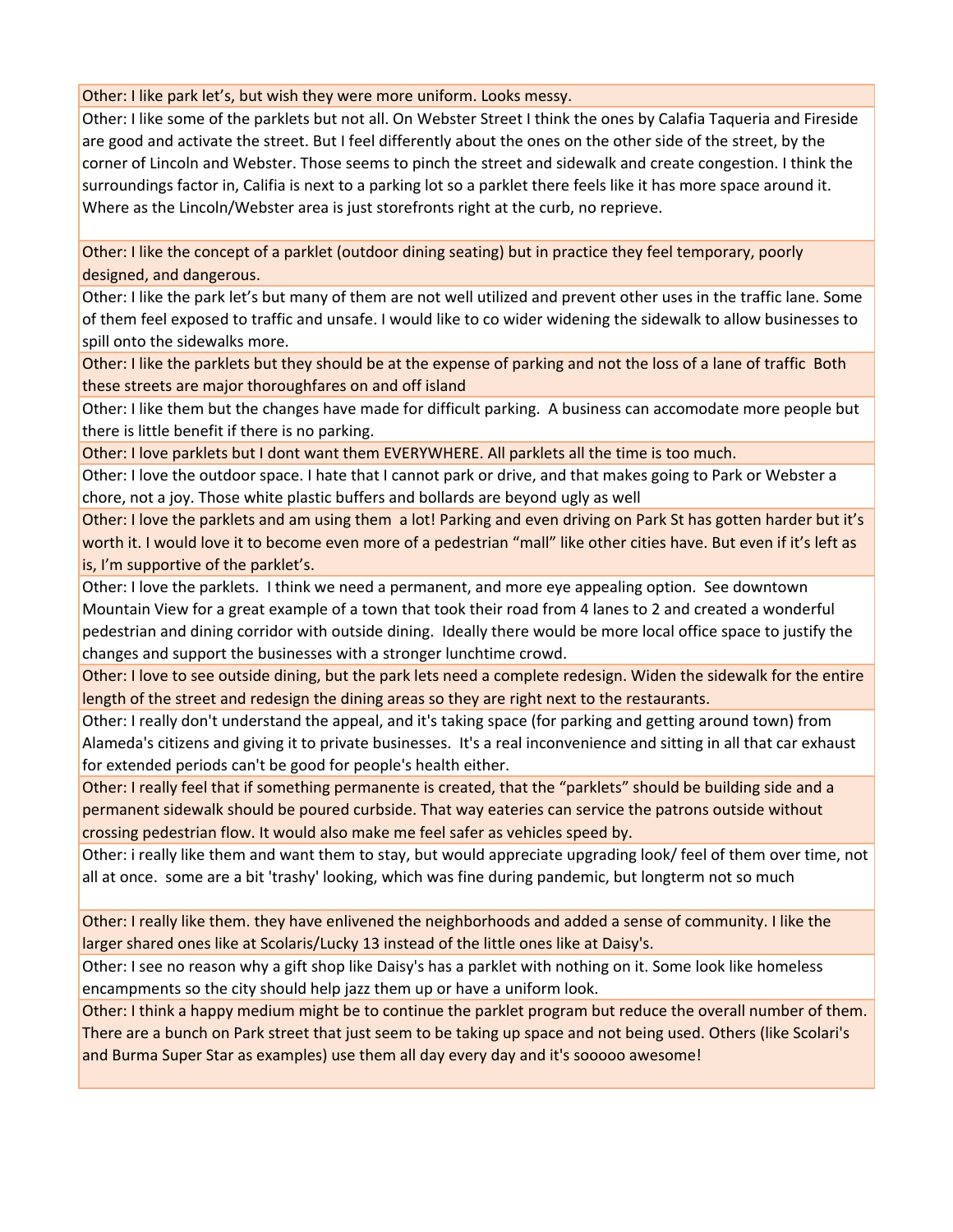Other: I think it's extremely inappropriate for for pubiic property to be taken away and given to private businesses. It also causes problems for people with disabilities trying both to maneuver around and also park.

Other: I think most of them on Park St. are unattractive. I might like them more if they looked nicer. I think Webster St. did a better job.

Other: I think Park should be closed to vehicle traffic from maybe Lincoln to Encinal. Or restricted severely. It is a mess there now anyway, redirect that traffic and make it pedestrian only. NYC has done it on Broadway!

Other: I think some of the parklets went up quickly and are not as nice looking. I think there needs to be a standard or they should be removed. Keeping the island looking nice will keep people shopping and dining here.

Other: I think that they are fine on the side streets but not on Park and Webster. I also want the parade to return which seems in question with the parklets there.

Other: I think the outdoor dining adds a festive & community feel to Park Street ‐ and I like that. If it's going to continue I think it needs to look more attractive‐ invest in nicer looking barriers & lighting. It looks cheap & unattractive right now. I've always avoided driving down Park St. so no big change there.

Other: I think the outdoor dining that is in the streets should not continue. It is dangerous and takes up to much space.

Other: I think their should be building standard for the parklets (safety and appearance) and a better defined definition of how (and who) can use the spaces.

Other: I think they need to be adjusted in some cases so that they do not reduce visibility for drivers who may not see oncoming traffic, cyclists, ir pedestrians.

Other: I think we should see how much the parakeets are used once people return more to indoor dining.

Other: I understand the need for them during the pandemic to help businesses, but as things get back to normal we need to consider if they are actually safe for everyone. Consider the location, traffic volume, and how safe/unsafe these parklets are.

Other: I would far rather see almost any use of the city's right of ways other than car traffic

Other: I would not say they were a "good response" to the pandemic. That seems a little loaded, they should be removed now. Thank you.

Other: I would prefer that the parklets continue for awhile, perhaps til November or the New Year so , allowing businesses extra income while recovering but prefer the parklets not be permanent because of traffic and parking spots.

Other: I'd like some standardizing of these areas so there's no confusion and it is as safe as possible to sit there. Sometime I worry that distracted drivers could plow into them.

Other: I'd like to see a better build for the parklets & for them to have a better aesthetic, I think some of them look junky.

Other: I'd like to see more consistent quality of construction, maybe with grants for improvements from the city for the businesses that build them.

Other: I'd like to see all of the parklets removed especially the parklets that are being used by non dining establishments. I would never risk my life or my familie's life sitting in one of those outdoor dining parklets. Perhaps consider surveying the people that do dine in the parklets. You may find that many of the customers are not even residents of Alameda.

Other: If businesses haven't used the space, it should be reverted back to parking but keep the park let's that have been created.

Other: If certain park lets are not being utilized, then other retailers should use that opportunity.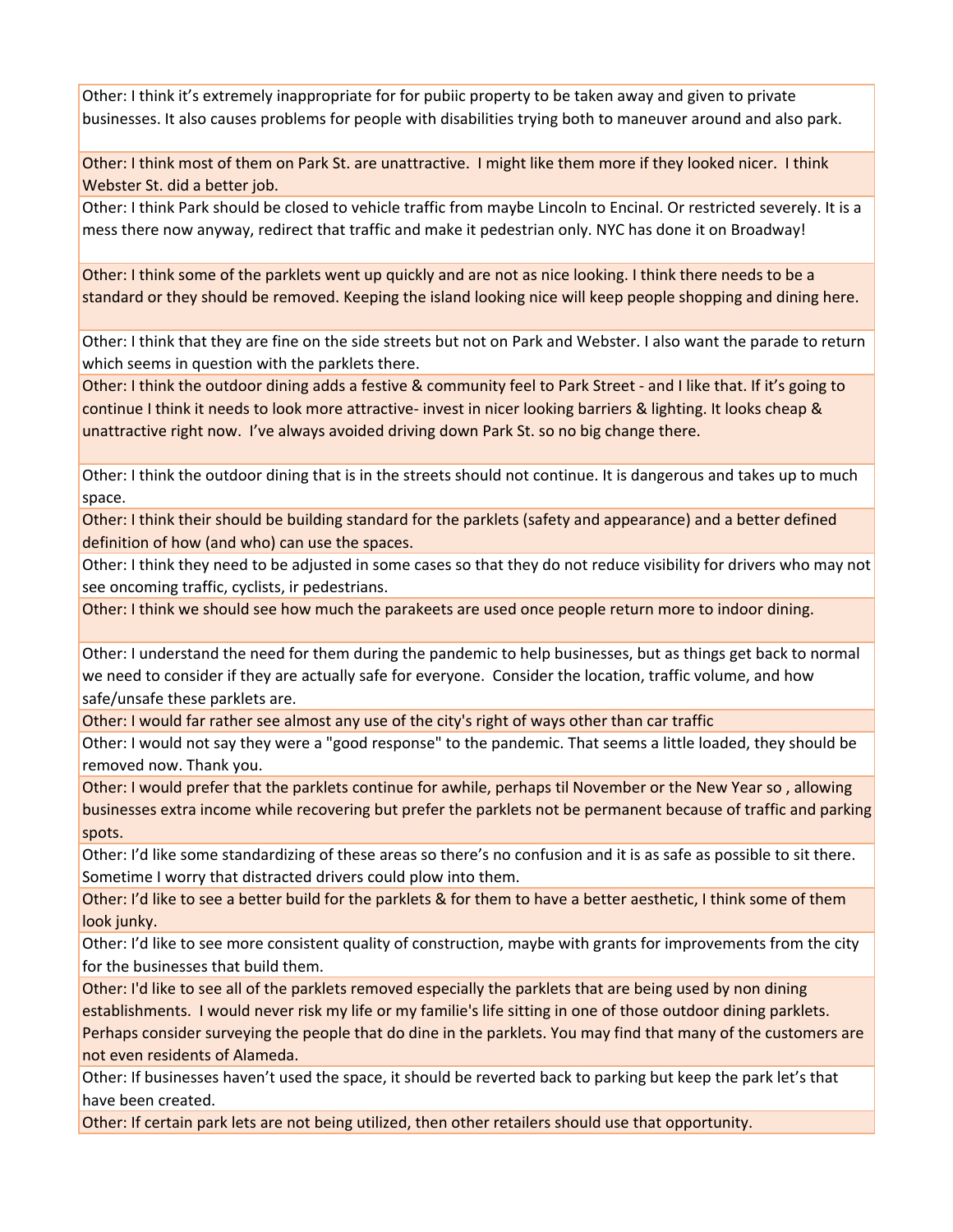Other: If some park let's could remain with 4 lanes that would be kinda cool. Someplace like pappos put a lot of effort into their park let and it's only taking up a few spaces

Other: If the park let's stay on Park and Park stays 2 lanes total, add left turn lights to keep traffic moving. No fun to dine in gridlocked traffic.

Other: If the park lets are to become permanent, we may want to give some thought to aesthetics, parking signage and other things I'm not even thinking of.

Other: If the parklet at Webster/Santa Clara continues, move the casual carpool to Lincoln/Webster to avoid conflicts with cars/bikes. I saw a few close calls this spring (I live near intersection). This will be especially important as more offices open, and once school starts again in August for the students who bike to school using the Santa Clara bike lane. Thank you.

Other: If the parklets are to be permanent structures, then they should be more securely built. The accident thet happened on Santa Clara and Park (in front of La Penca Azul) is one of many that can happen due to driver failures and has the potential to be a serious risk to life and limb. It was a miracle no one was seriously hurt in that accident at La Penca Azul.

Other: If the parklets stay, they should be more secure for diners safety from drunk or evil drivers driving into the parklet

Other: If they become permanent, aesthetics should be addressed.

Other: If this is long‐term, better safety measures at corner parklets are needed. Also, some guidelines to make them maximally usable. Some parklets on Park appear hardly used.

Other: Illuminate through traffic for a four block area on Park Street and Webster, while creating another parking structure for Park Street and a initial parking structure for Webster Street.

Other: I'm concerned by some of the additional outdoor noise generated by parklets for bars at night. On Webster itself this isn't too bad, but some side streets nearby must be disturbed by the added noise.

Other: Include stronger barriers for added safety to patrons dinning.

Other: Increase the amount of bicycling/walking access if closing lanes. With a decrease in parking, people may find this change worse than it is. Increasing foot/bike access would greatly increase likely good reception and ease of access.

Other: Increase vehicle barriers

Other: Increased parking on side streets.

Other: It is usually too cold in Alameda to have an enjoyable experience outside. Also there have been incidents with the park let's and people crashing into them, so not really safe.

Other: It was a terrible idea from the beginning.

Other: It would be nice if they were of consistent quality ‐ maybe the city could give grants to the businesses to help them build nice looking parklets ‐ the smaller businesses especially seen to have struggled to create outdoor spaces that are both functional and attractive . These are highly visible streets ‐ and they look so hodgepodge. They don't all have to be the same, but nicer would be good. Some are quite nice. Many likely need some attention since they were built so quickly and used quite a bit.

Other: It would be nice to have a dedicated pedestrian day at Park/Webster be closed to automobile traffic to enjoy the street and all the shops.

Other: I've gone from thinking good pandemic response to they are a total danger to both pedestrians and cars and should be removed.

Other: I've never used the parklets and won't in the future either. Its night next to a busy high traffic area, it makes for unpleasant dining experience.

Other: Keep them at least until all kids are eligible to get vaccinated. Don't allow landlords to charge higher rent due to restaurants' ability to use public space for seating.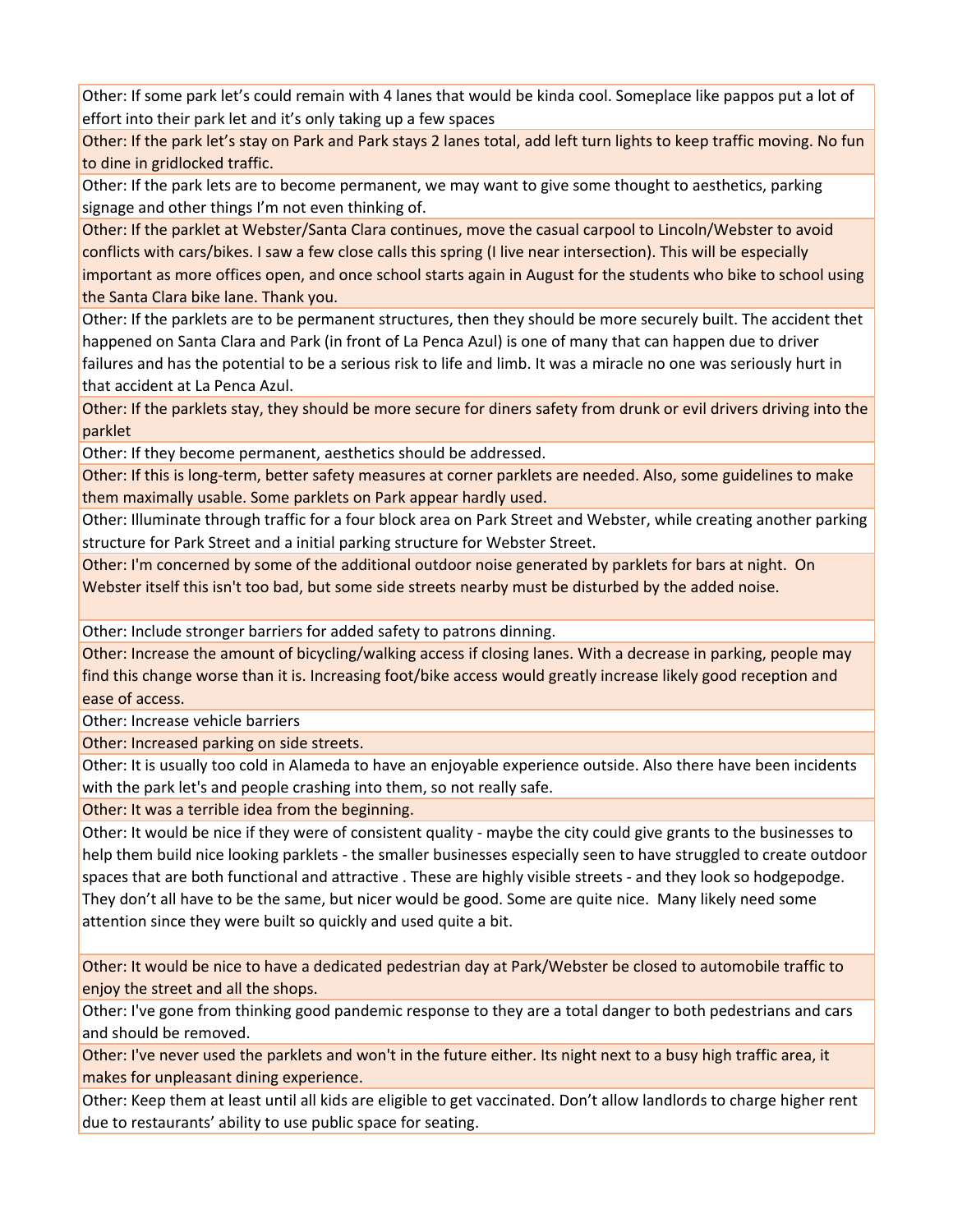Other: Leave only 25% of them as they do have some merit.

Other: Limit them to restaurants & bars move tables close to the store, out of the road, and expand the sidewalk.

Other: Love the parklets but hate the double Parkers

Other: Make improvements for safer bike travel if possible.

Other: Make park street on way and oak and Park Ave one way return.

Other: Make them nicer and safer. Many look very shoddy!

Other: Make them uniform, they look terrible right now.

Other: Makes the business districts look run down.

Other: Many are not kept up well. They look dirty and I will not eat at most of them. Also I do not want to eat in the lane right next to the traffic moving by. And the closing of Alameda Avenue at Park Street is dirty, not cleaned and the weeds are growing up in the cracks of the street and the sidewalks. It looks very bad.

Other: Maybe seasonal

Other: Might be good in the long term, but should be re-evaluated on an ongoing basis and cut down in numbers.

Other: More attractive and permanent dividers should be used to replace white plastic temporary dividers. Tenting should not do be allowed for parklets (e.g., La Penca Azulejo). Only permanent and well designed structures should be allowed (e.g., Tomatina).

Other: More feel‐goody progressive nonsesne. Fix. The. Roads.

Other: More permanent structures

Other: More traffic barriers surrounding to prevent injury by vehicles.

Other: MOST are unsightly and do not appear safe because traffic is now terrible and distracted and impatient drivers can easily mow eaters down.

Other: Most of the parklets are downright ugly and there should be design standards. Also the protective railing needs to be uniform and aesthetic.

Other: Most of these look trashy and if they are going to stay need to be designed better. Most of these are trashy tents and pallets. These b businesses are getting a lot of extra space for free they need to put money into these areas and make them look like they're supposed to be there not just a pandemic project.

Other: Need a safer barrier from vehicles

Other: Need safe bike facility, even if it means losing the parklet's. Safe bike facility is more important than privatizing public road space. If the road can't accommodate both, lose the parklet's or make them public. Shouldn't have any parking except for disabled. Should incorporate complete closure at peak times.

Other: Need to expand the sidewalk/add bollards to prevent cars from hitting people in the new spaces.

Other: Nice to encourage more outdoor dining ‐ but standards around aesthetics should be implemented.

Other: Outdoor dining is great but mixed with loud/busy streets makes it feel uncomfortable and dangerous. Parklets would feel safer with pedestrian/biking only streets.

Other: Park let's are nice but park street traffic and lack of already difficult parking makes me avoid park street now. The city would need to add more parking structures and find additional ways to make traffic flow to get on and off the island. Our infrastructure is a huge problem and the added housing projects will only make this worse.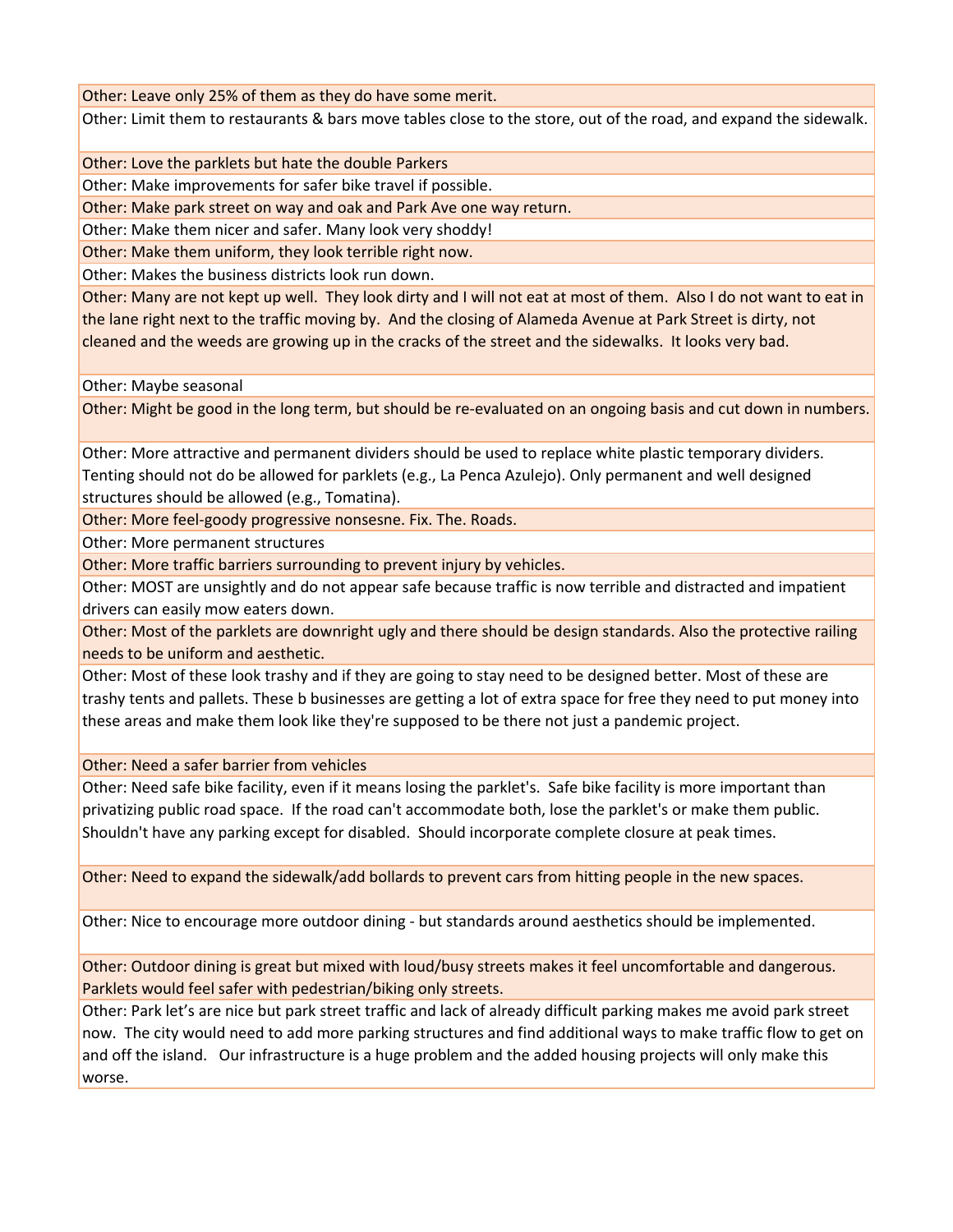Other: Parking was already at a premium in the major commercial areas, now by allowing park let's plus the conversion of retail parking lots to restaurant use the parking is atrocious. It also has backed up traffic in all directions.

Other: Parklets are a great addition and should continue, but not at the expense of proper bike lanes that run the full length of Park and Webster.

Other: Parklets are a taxpayer‐funded free gift of precious land to these commercial businesses. The parklets should be removed. If they are going to be kept, then businesses should be required to either purchase or rent the land from the city.

Other: Parklets are good. They need to be fair. Good luck with that.

Other: parklets could be nicer looking, maybe some funding by city for it.

Other: Parklets should be allowed, but I have concerns about private businesses monopolizing space on public streets. Parklets should be public.

Other: Parklets should be more open (like Pappo's, not like La Penca Azul's along Park) and made with natural materials, with ve plantings and integrated bike parking required.

Other: Parklets should be off the street or on a closed street or made safer.

Other: Parklets should be open to the public for use, well lit, ADA accessible, and limited # per block (like 2 on each side of the street for each block)

Other: parklets should be permanently built on real sidewalk concrete

Other: Parklets shouldn't compromise visibility more than a parked car would. As a pedestrian and cyclist, I'm more afraid of walking into a crosswalk from behind a tall parklet into oncoming traffic.

Other: Particularly on Park Street we need to make them safer, less likely to be crashed in to.

Other: Permanent park lets next to traffic lanes need added safety measures. I would support expanding sidewalks to have pedestrians and sidewalk seating outside of restaurants.

Other: Please add bike lanes! This would be a perfect way to connect our slow streets.

Other: Provide the outdoor dining in an area that does not reduce the number of lanes on the streets

Other: put harder concrete barriers to prevent cars from ramming into parklets

Other: Quite noisy for eating and talking when so close to vehicles. Unsafe all around.

Other: re: "Parklets" Interesting idea, but needs to be a bit further away from vehicular traffic.

Other: Reinforce them to be safer (sturdier posts)

Other: Remove all car traffic on streets with park let's.

Other: Remove shoddy parklets ‐ adopt design standards. Bring back some parking. Allow buses to stop without blocking traffic.

Other: Remove them. They are an accident waiting to happen. City of San Jose incident should support this.

Other: Require people to park in the parking garage near city hall or in paid parking spots. Residential parking shouldn't be allowed. People living near restaurants have lost the ability to park near their homes because of patrons taking all the spots. Where are residents supposed to park? The parking garage? It's ridiculous

Other: Require safety and cosmetic standards. If they continue, I'd like them to look more permanent. Some are starting to lose its curb appeal

Other: Right now the appearance of the barricades is ugly. There is a lot of wasted space on the street that it appears the city isn't using for parking or parklets?

Other: Risk of injury to diners is high. Will city be liable?

Other: Rules need to be made about their upkeep. Peeling paint, sun bleached wood, etc will begin to look shabby very soon.

Other: Safety and noise, I wouldn't spend money on that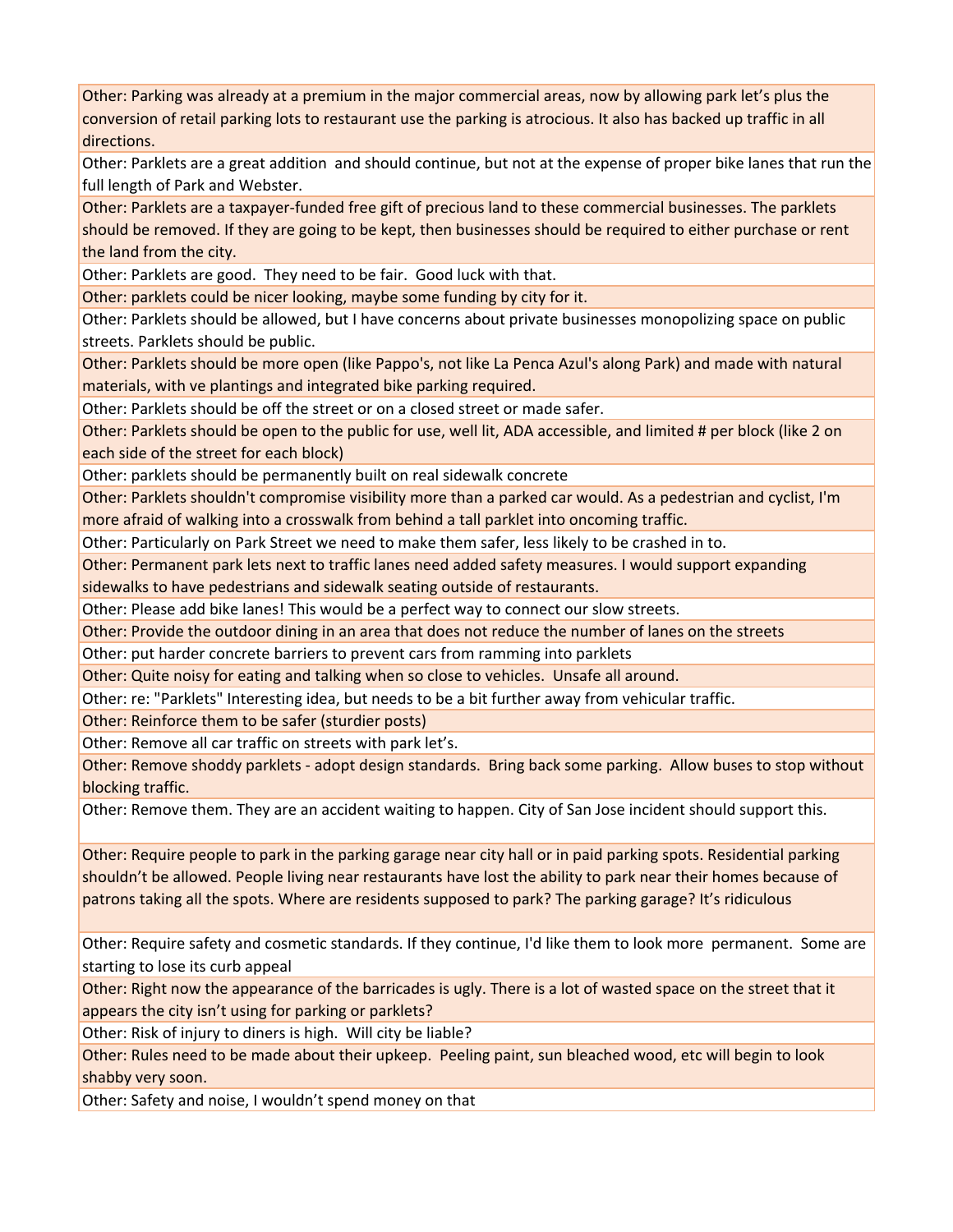Other: Should be nice looking not thrown together. The white barriers are igly and an alternate should be considered.

Other: Some are beautiful. Others need to look better. Also, some like Daisy, make no sense. Itʻs just a claim on public property that they want only their customers to sit on.

Other: Some are well done, but many need improvements like floors that are level with the sidewalk and stable, level tables. I understand the need for barriers, but can they be more attractive? Like large barrel planters with flowers? The parklets and furniture should not crowd the sidewalk -- that area should be preserved for foot traffic.

Other: some businesses are taking advantage

Other: Some cities (Walnut Creek, Pleasanton) have managed to add outdoor dining spaces which are not a hodge podge of plywood and plastic, utterly charmless and only inches away from traffic lanes. Lots of room for improvement here.

Other: Some of the parklets are not very nice and seem always empty

Other: Some park lets are very unappealing, while others are quite beautiful. Giving people the certainty to create long‐term park let's instead of particle board would help beautify out city.

Other: Some parklets look rather tacky (such as bare plywood, etc.) so I would encourage that some standards be established for the sake of overall ambience.

Other: Standardize them (they look messy when each business does their own) and make sure they add greenery.

Other: The added conflict on the sidewalks and added foot traffic congestion. People also live near and above retail spaces where people block entrances for those residences, added trash, extra noise pollution

Other: The big white plastic barriers are hideous and need to go.

Other: The businesses need to pay to maintain these areas. It is not reasonable to make pedestrians walk "through" a restaurant on a public sidewalk.

Other: The city should widen the sidewalks permanently by building them out to where the park lets are now.

Other: The city shouldn't be giving away public road space to private businesses until they've met their obligation to provide safe biking infrastructure. Only then, if they have extra space, they can give it away.

Other: The current structure makes me feel unsafe. A car could bust through and injure folks, it's hazardous for bicyclists.

Other: The entire project is overthought, FUGLY and impractical. Keep parklets but make it simple, uniform, aesthetic. Look at how Los Gatos did it. Take a walk up and down North Santa Cruz Ave.

https://www.google.com/maps/@37.2235379,‐121.9834371,3a,75y,199.28h,74.83t/data=!3m6!1e1!3m4!1sI2‐ t1hZuDWEgo‐FSuMQkOg!2e0!7i16384!8i8192

Other: The parking spaces are blocked. Cars double parked. The street is too busy and congrsted.

Other: The parklet idea is great but who wants to eat while inhaling car exhaust and worrying about cars crashing into you. Ban cars and open up the whole street to dining.

Other: The parklets are great. There are some locations, though, where I wouldn't feel comfortable dining without a proper vehicle barrier in place. Perhaps these could be added?

Other: The parklets enliven the streets but aesthetically they differ greatly and there should be some level of design and material requirements. The recent article in the NYT about outdoor dining showed how parklets can be designed to be great and inspiring places, more likely to be used by people and serve as community gathering places.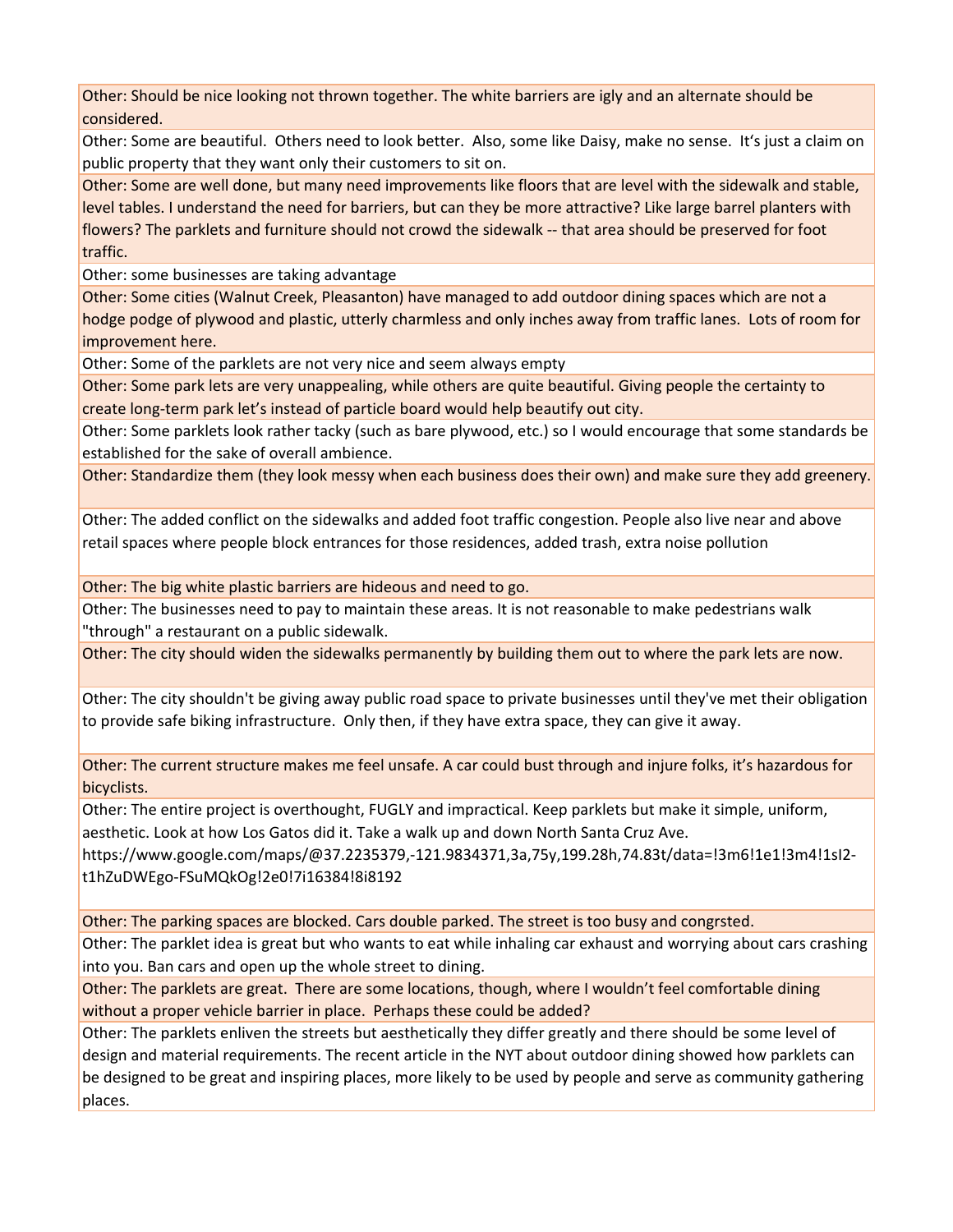Other: The parklets have brought new life to alameda and it's streets. I'd like to see more permanent looking parklets, perhaps with lighting, landscaping and matching colors to the building facades. Some parklets (e.g. Penca Azul's) seem temporary and are an eye sore on a previously nice looking block of downtown.

Other: The parklets should allow dogs since it is outdoor seating. Some vendors on Park St have indicated that dogs aren't allowed.

Other: The 'parklets' should be on the sidewalk in front of the restaurants; it makes no sense for waiters to cross pedestrians on the sidewalk. Pedestrians and cyclists should be where the parklets are, and two lanes for cars should be down the middle.

Other: The parklets should be required to be a more professional look to match the aesthetic of Park Street. They currently look hobbled together and inconsistent and cheap. I see cities such as Carmel and Sahara Barbara who have done street dining beautifully.

Other: The sidewalks have tables that block the sidewalks, I walk with a dog and is not very conducive to walking past.

Other: The weather is nice here, and expanding outdoor dining and retail options is great. But allowing cars to park right next to them, makes it really confusing for motorist. Motors cannot see pedestrians or cyclists, and it feels more unsafe to cross streets now than it did before.

Other: The Webster Street Parklet seems well‐used. The Alameda Ave one, not so much. I'd like to see that space used more for community events (like Webster's First Friday or Art Walk).

Other: There is definitely a need for more parking space. There is definitely a critical parking problem on Webster Street and I am thinking we may need a second parking garage on Webster Street. That space on the corner of Ralph Appezzato & Webster Street next to the Rode Way Inn maybe a very good place for the parking garage.

Other: There is huge variation in park let. Some seem to overtake the street or sidewalk. I don't like the increased traffic. I also don't like the aggressive driving because people are impatient due to increased traffic. Some park keys are unattractive, too.

Other: There is nowhere to park anymore!

Other: There is so much traffic now getting in and out of town. If you are leaving the parklets, please plan for improved traffic flow. Also, please add string lights to the eating area on Alameda Ave.

Other: There need to be more actually public spaces, parklets should be open to the public and not just business patrons. Perhaps adding public spaces in between ?

Other: There needs to be more defined walkway space around the parklets. Or build out walkways into the streets and let the businesses put tables immediately outside their walls. People hanging in parklets often block the sidewalk, and walkers bump into waitstaff.

Other: There needs to be some design oversight and continuity with the aesthetic of the structures.

Other: There should be a lot more, plus bike lanes so it's safe to bike instead of drive.

Other: There should be fewer parklets and are a hazard for blind pedestrians.

Other: There should be permanent barriers around the parklets to prevent cars from accidentally driving into them.

Other: There's just too many.

Other: They actually put people closer to harms way in the event of a vehicle, bicycle or bus accident on the street.

Other: They are often empty, look like there are no standards for construction and I don't believe private businesses should spillover onto public streets. Give the streets back to the people.

Other: They are a complete disaster. Remove them please.

Other: They are fine, but if they reduce the number of total parking spaces in the shopping districts, they will do more harm than good for the businesses.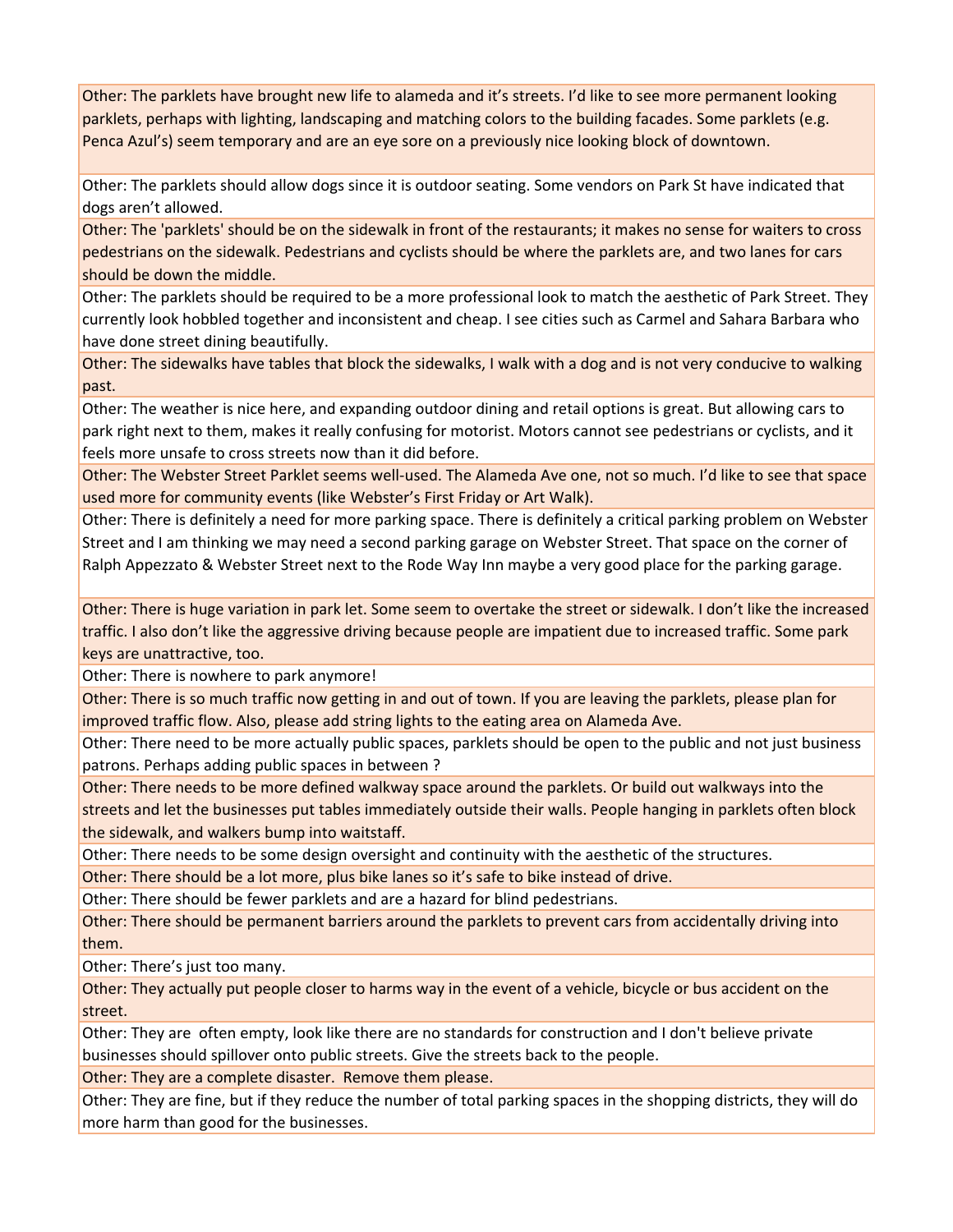Other: They are loud and unsafe.

Other: They are scary to me. I don't trust drivers.

Other: They aren't safe from cars crashing, and have seen a scary incident in person. I don't want something more protective either, which will take away from the Park St. feeling.

Other: They look like Jed Clampett designed them. Try creating beauty, then ask your questions, please.

Other: THEY LOOK TERRIBLE, BUT SERVE A GREAT PURPOSE. I THINK A GOOD, STANDARDIZED DESIGN SHOULD EVENTUALLY BE MANDATED, AND IF NOT COMPLIED WITH, THEY SHOULD BE ABANDONED. PARIS IS A GOOD EXAMPLE OF GOOD DESIGN.

Other: They mostly look temporary. The city should now issue design guidelines to make them look like a well thoiught out addition to the district and not a hurried attempt to keep merchants in business and employees working.

Other: They need to be a bit more thoughtfully purpose-designed to be public spaces if they're going to continue long‐term. SF has been doing parklets for years and they are always designed first as long‐term public spaces that can be used by a business' patrons.

Other: They need to be more formalized and regulated. They should all be brought up to full ADA standards

Other: They need to be more open air for me to continue using them during Covid. Restaurants have them completely walled up. I prefer the picnic benches by the Alameda museum as they are more actual open space. Also need bike parking and bike lanes.

Other: They need to be more uniform, attractive and with safe, attractive barriers to traffic.

Other: They need to go. You can't serve people indoors and outdoors. Make up your mind.

Other: They should set construction and material standards. Make sure they up to a certain code for safety and they should go under a design review.

Other: They were a horrible idea‐ very unsafe! Dangerous and looks crummy and cheap

Other: they were never a good idea!

Other: they were never a good response or solution without parking enforcement

Other: they were never a good response.

Other: They're fine but the parking situation is a nightmare which leaves me less likely to eat at the parklets

Other: They're great for encouraging outdoor hanging out, which makes our streets safer to walk on since there are people around.

Other: They're great! But we also need to plan for, and expand, pedestrian spaces. Parklets should not come at the cost of sidewalk space ‐‐ they should always replace parking spaces.

Other: This was a bad idea that was poorly implemented

Other: Time for them to be removed!

Other: To continue they should have a design review process. Visually some are out of character with the neighborhood

Other: Wait until the pandemic really is over before reassessing or doing away with parklets.

Other: We need commercial spaces designed for more outdoor seating. No reason to think there won't be another pandemic. Plus the weather is great here.

Other: We should keep them. Good for business, good for fun. I love it. I vote no parking on the side where tickets is. Only allow parking on one side, have a bike valet on weekends.